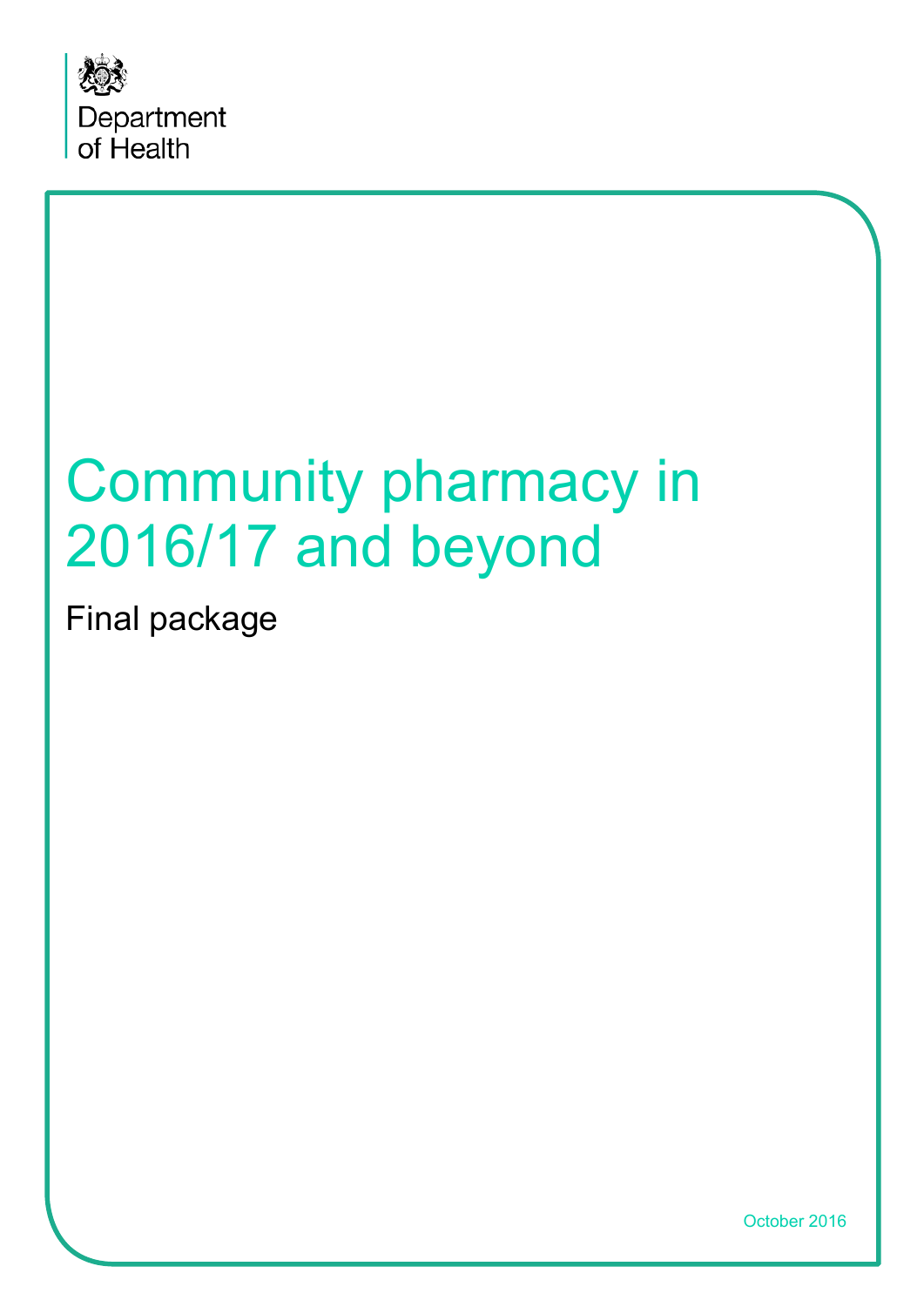#### **DH ID box**

#### **Title: Community Pharmacy 2016/17 and beyond: final package**

#### **Author: Directorate/ Division/ Branch acronym / cost centre**

Community Care/Medicines and Pharmacy/MPD/17060

#### **Document Purpose:**

Policy

#### **Publication date:**

October 2016

**Target audience:** Pharmacists, pharmacy technicians, pharmacy contractors, patients/public

#### **Contact details:**

Pharmacy Team,

133-155 Wellington House

Waterloo Road

London

SE1 6LH

You may re-use the text of this document (not including logos) free of charge in any format or medium, under the terms of the Open Government Licence. To view this licence, visit [www.nationalarchives.gov.uk/doc/open-government-licence/](http://www.nationalarchives.gov.uk/doc/open-government-licence/)

© Crown copyright 2016

Published to gov.uk, in PDF format only.

[www.gov.uk/dh](http://www.gov.uk/dh)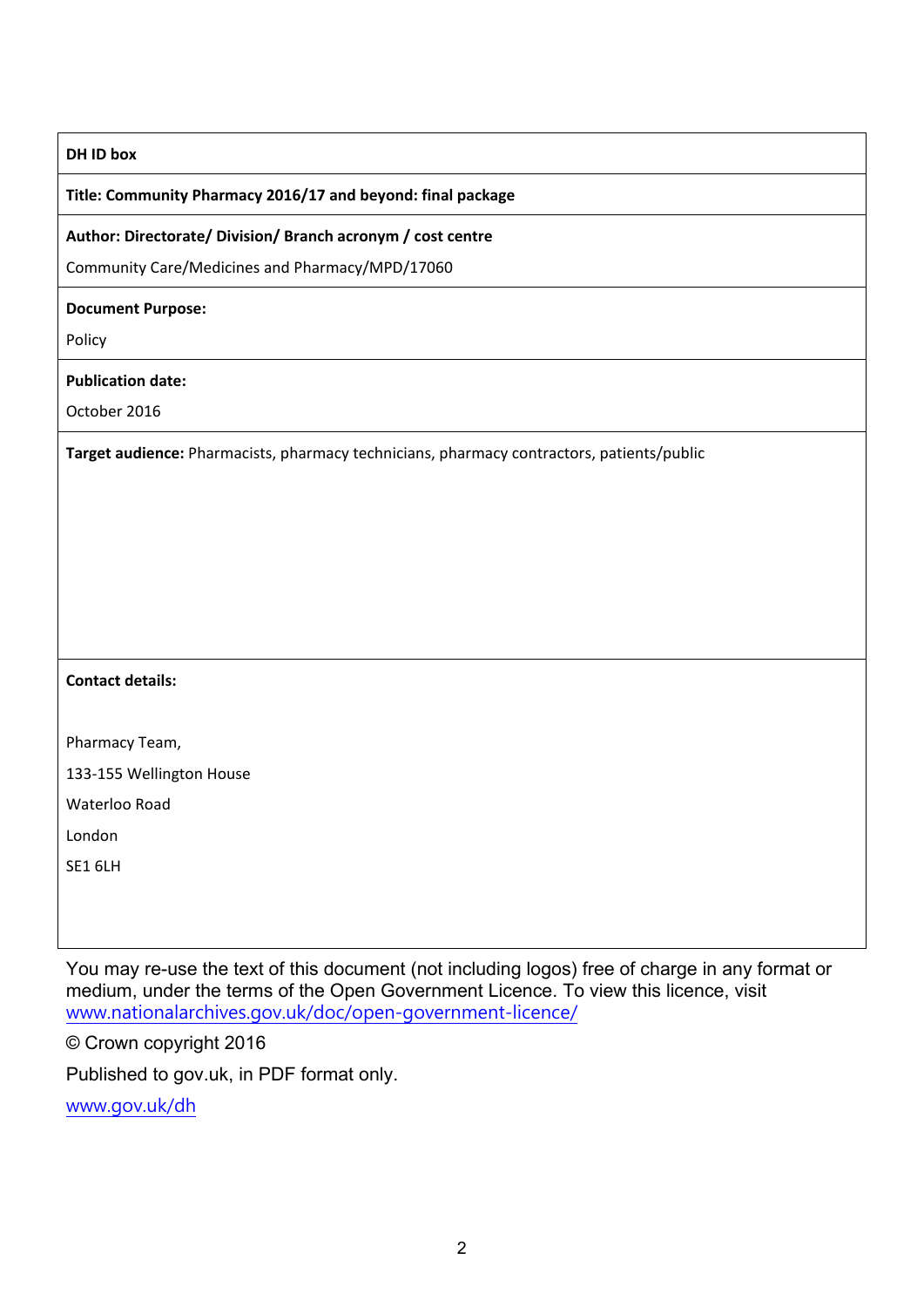## <span id="page-2-0"></span>**Contents**

| 2. |                                                                                       |  |  |  |
|----|---------------------------------------------------------------------------------------|--|--|--|
|    |                                                                                       |  |  |  |
|    |                                                                                       |  |  |  |
|    |                                                                                       |  |  |  |
|    |                                                                                       |  |  |  |
|    | Changes to market entry to facilitate the consolidation of pharmacies 13              |  |  |  |
|    |                                                                                       |  |  |  |
|    |                                                                                       |  |  |  |
| 4. |                                                                                       |  |  |  |
| 5. | What is not being pursued that was included in the original 17 December 2015 letter16 |  |  |  |
| 6. |                                                                                       |  |  |  |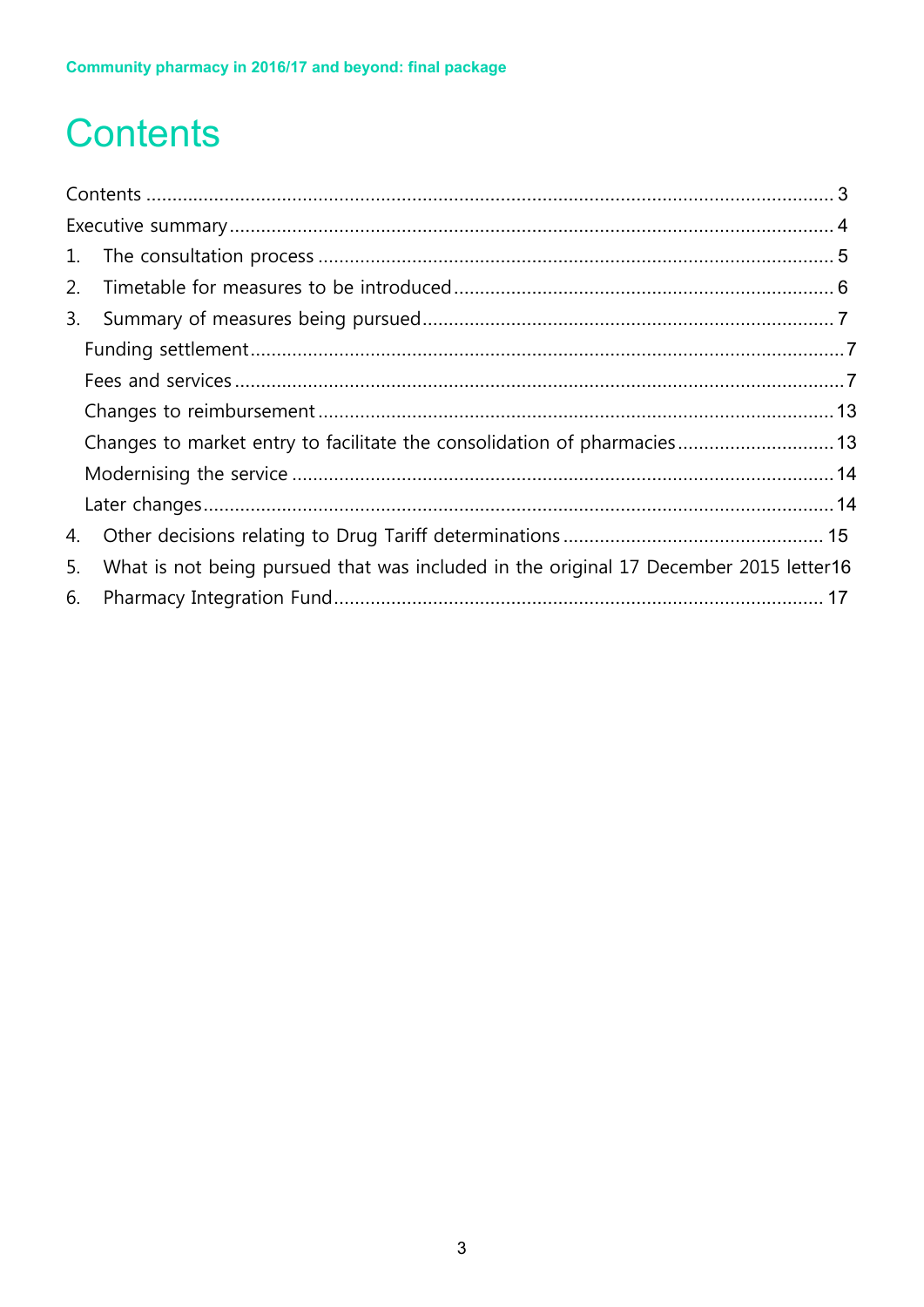### <span id="page-3-0"></span>Executive summary

This document sets out the package of reforms that has been developed and approved by Department of Health Ministers, following consultation with the Pharmaceutical Services Negotiating Committee (PSNC) and other key stakeholders, including patient and public representatives. This included consideration of a set of alternative proposals put forward by the PSNC. We also received written responses from 126 organisations and individuals. These responses have been taken into account in the decision-making process.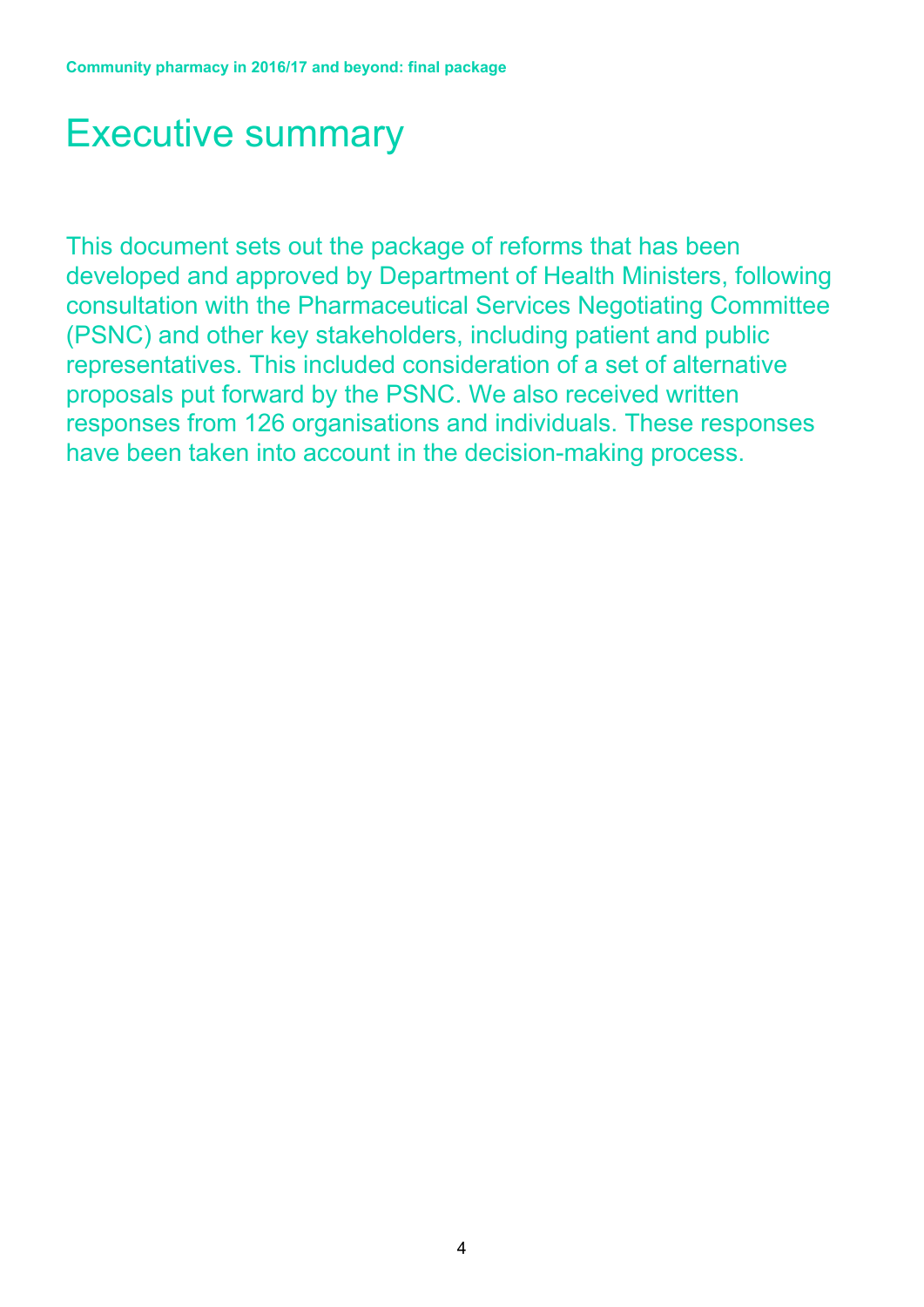## <span id="page-4-0"></span>1. The consultation process

- 1.1. The Government set out initial proposals for community pharmacy in 2016/17 and beyond in the open letter to the PSNC and other stakeholders on 17 December 2015. The consultation ended on 24 May 2016, although confidential discussions continued beyond that date.
- 1.2. Following considerations over the summer, the Government put revised proposals to the PSNC on 9 September 2016, and the PSNC issued their final response to the proposed package of measures on 13 October 2016.
- 1.3. This process has been led by the Department of Health, supported by NHS England. Given the context of the Spending Review 2015, and to facilitate a clear accountability framework, Department of Health Ministers have taken responsibility for implementing the proposals and so the implementing measures in the Drug Tariff will be determinations on behalf of the Secretary of State for Health.
- 1.4. The Government has endeavoured as far as possible to collaborate with the PSNC, as per our consultation model of engagement with them. On this occasion, agreement has not been reached.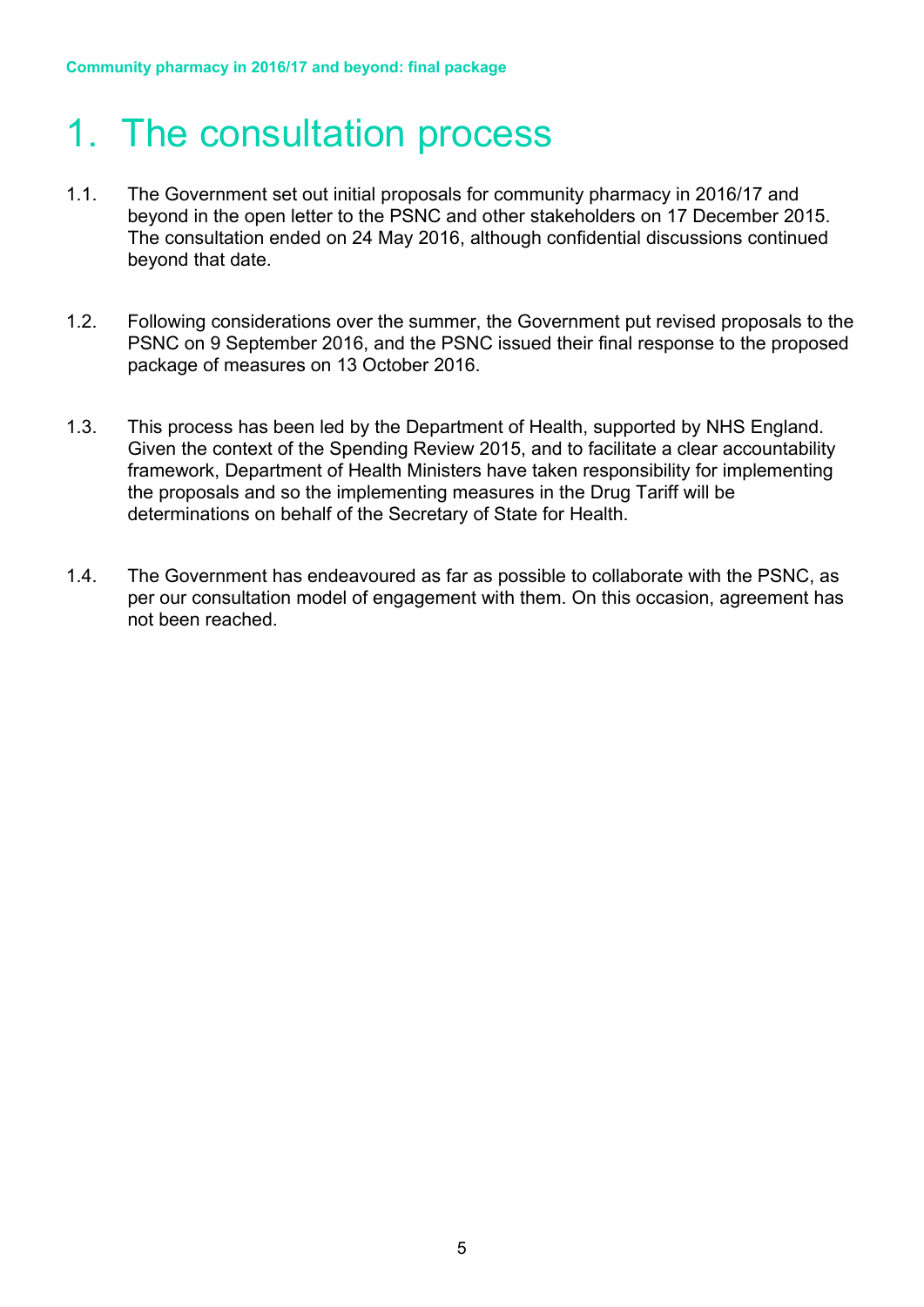## <span id="page-5-0"></span>2. Timetable for measures to be introduced

2.1. The Government intends to implement the funding changes from 1 December 2016, through amending the December Drug Tariff. Other elements of the package are also expected to be implemented in December, such as market entry regulation changes to facilitate the consolidation of pharmacies. Others are expected be introduced later, for example some changes to drug reimbursement.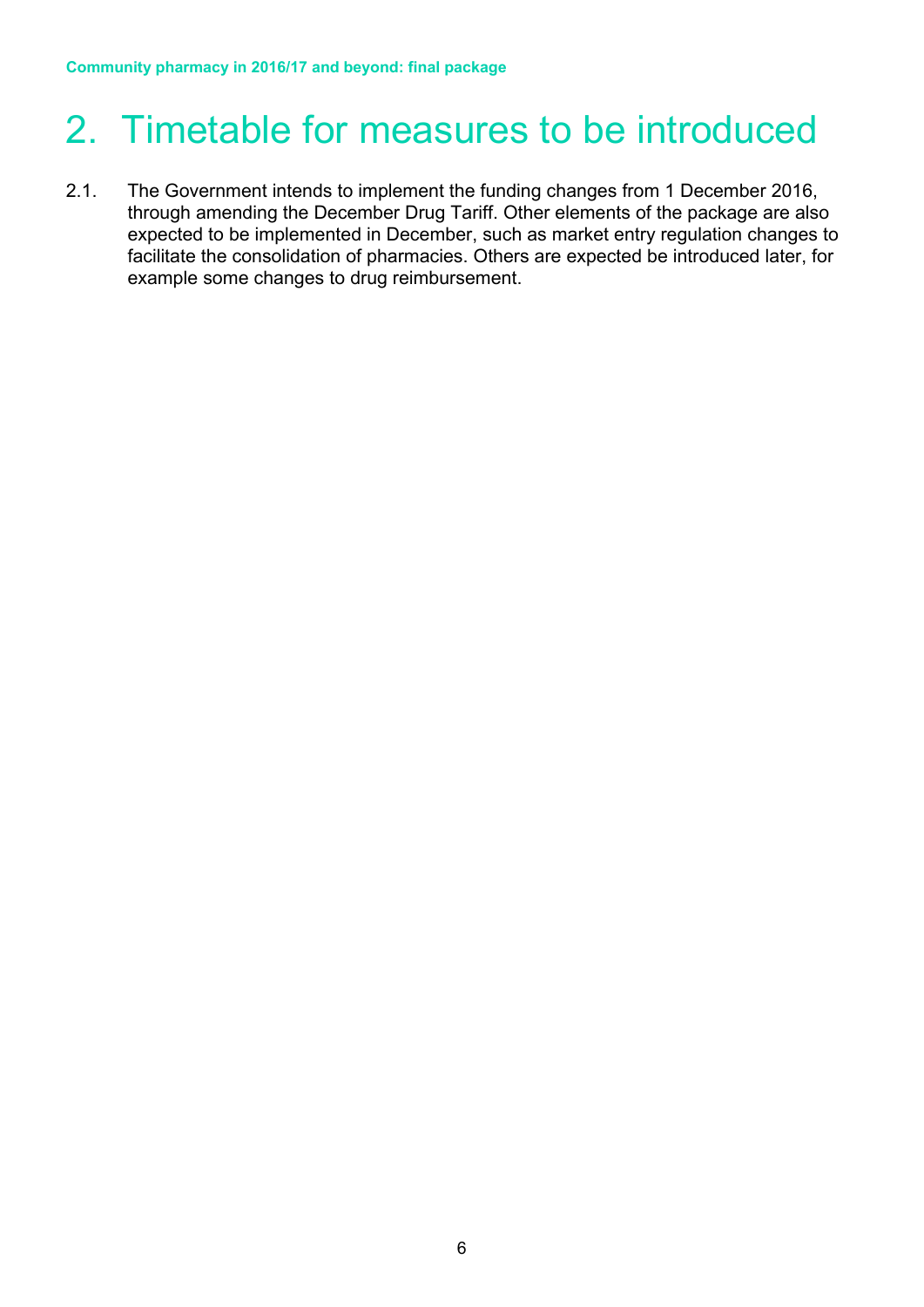## <span id="page-6-0"></span>3. Summary of measures being pursued

### <span id="page-6-1"></span>**Funding settlement**

3.1. The Government usually only announces one year settlements in relation to pharmacy remuneration. However, it is desirable that we offer a level of certainty and stability to pharmacy businesses, given the reduction in funding. As such, contractors providing NHS pharmaceutical services under the community pharmacy contractual framework (CPCF) will receive:

| 2016/17 | £2.687 billion |
|---------|----------------|
| 2017/18 | £2.592 billion |

- 3.2. This represents a 4% reduction in funding in 2016/17 and a further 3.4% reduction in 2017/18.
- 3.3. Decisions relating to community pharmacy remuneration for 2018/19 and beyond will be subject of future consultation.

### <span id="page-6-2"></span>**Fees and services**

- 3.4. We are making the following changes to fees and allowances which will be reflected in the Drug Tariff from 1 December 2016:
- consolidating a range of fees into a single activity fee;
- phasing out establishment payments; and
- introducing a Pharmacy Access Scheme.
- 3.5. A quality payments scheme will also be introduced, with the first payments being made with the reconciliation payments in respect of April 2017 dispensed prescriptions.
- 3.6. In addition, NHS England will be commissioning a new urgent medicines supply pilot as an advanced service, which will require changes to Directions.
- 3.7. These changes are described in more detail below.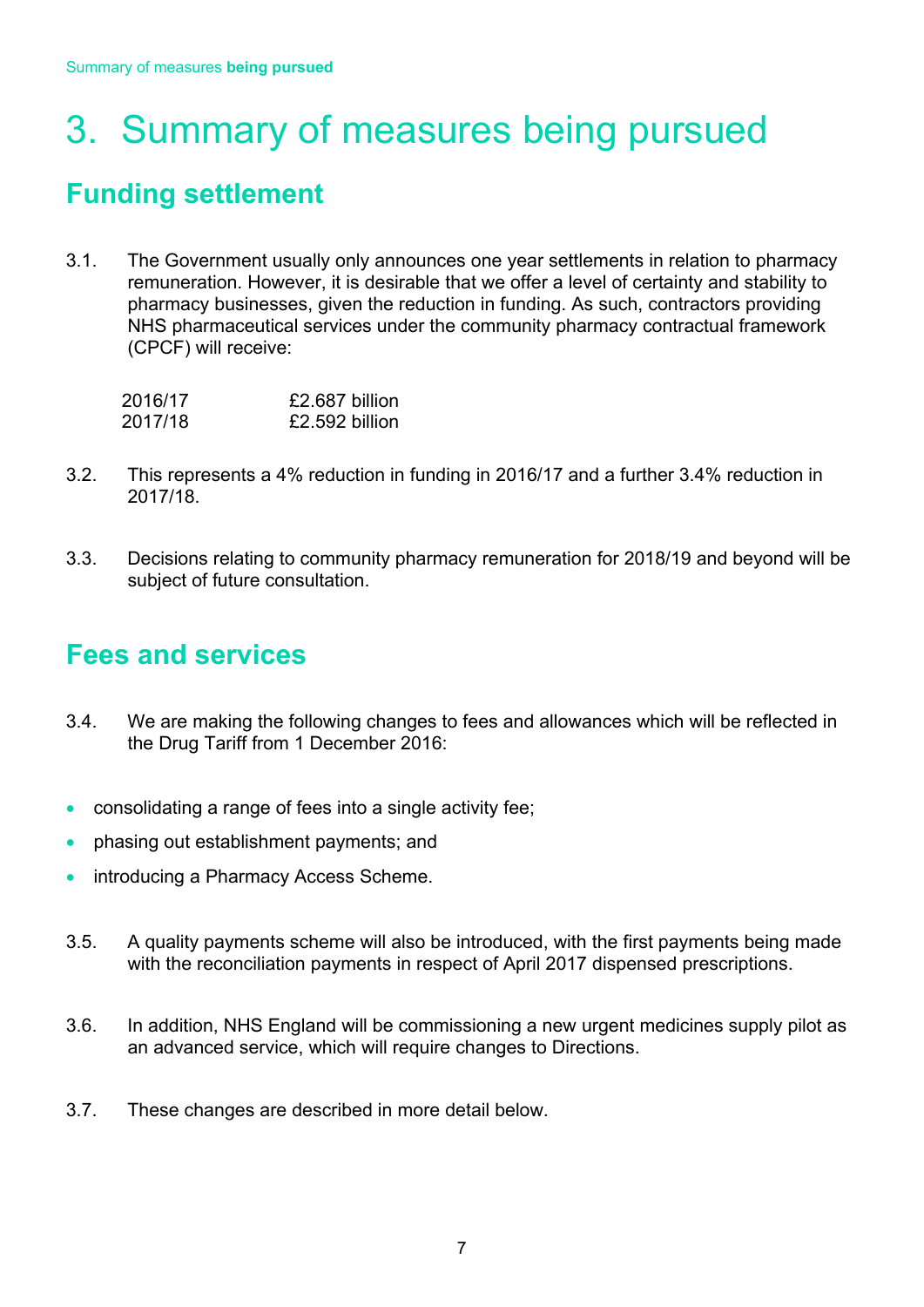### **Single activity fee**

- 3.8. The single activity fee will subsume a range of dispensing-related fees into one, simplified payment. This will include the following fees:
- the professional fee (also known as the dispensing fee);
- the practice payment;
- the repeat dispensing payment; and
- the monthly electronic prescription service (EPS) payment.
- 3.9. The one-off set-up payment for EPS release 2 will not be consolidated into this payment. This document should be treated as notice that the one-off set-up EPS release 2 payment will cease from April 2017.
- 3.10. The expected level of the single activity fee in the December Drug Tariff is £1.13 per item.
- 3.11. Additional fees paid for dispensing prescriptions for specific types of product such as unlicensed medicines, appliances, controlled drugs etc., will remain as separate fees.

#### **Phasing out establishment payments**

- 3.12. The single activity fee above will be implemented alongside the phasing out of establishment payments.
- 3.13. Community pharmacies currently receive an establishment payment as long as they dispense above a certain prescription volume. Currently, the payment starts at £23,278 per annum for pharmacies dispensing 2,500 items per month, going up to £25,100 per annum for pharmacies dispensing 3,150 or more items per month.
- 3.14. The establishment payment will be gradually phased out over a number of years.
- 3.15. On 1 December 2016 it will be reduced by 20% compared to 2015/16 levels (equivalent to a 6.7% reduction overall in 2016/17). By way of illustration, the top establishment payment of £25,100 per annum, equivalent to £2,092 per month, will reduce to £1,673 per month.
- 3.16. On 1 April 2017 it will be reduced by 40% compared to 2015/16 levels. By way of illustration, the top establishment payment will reduce to £1,255 per month.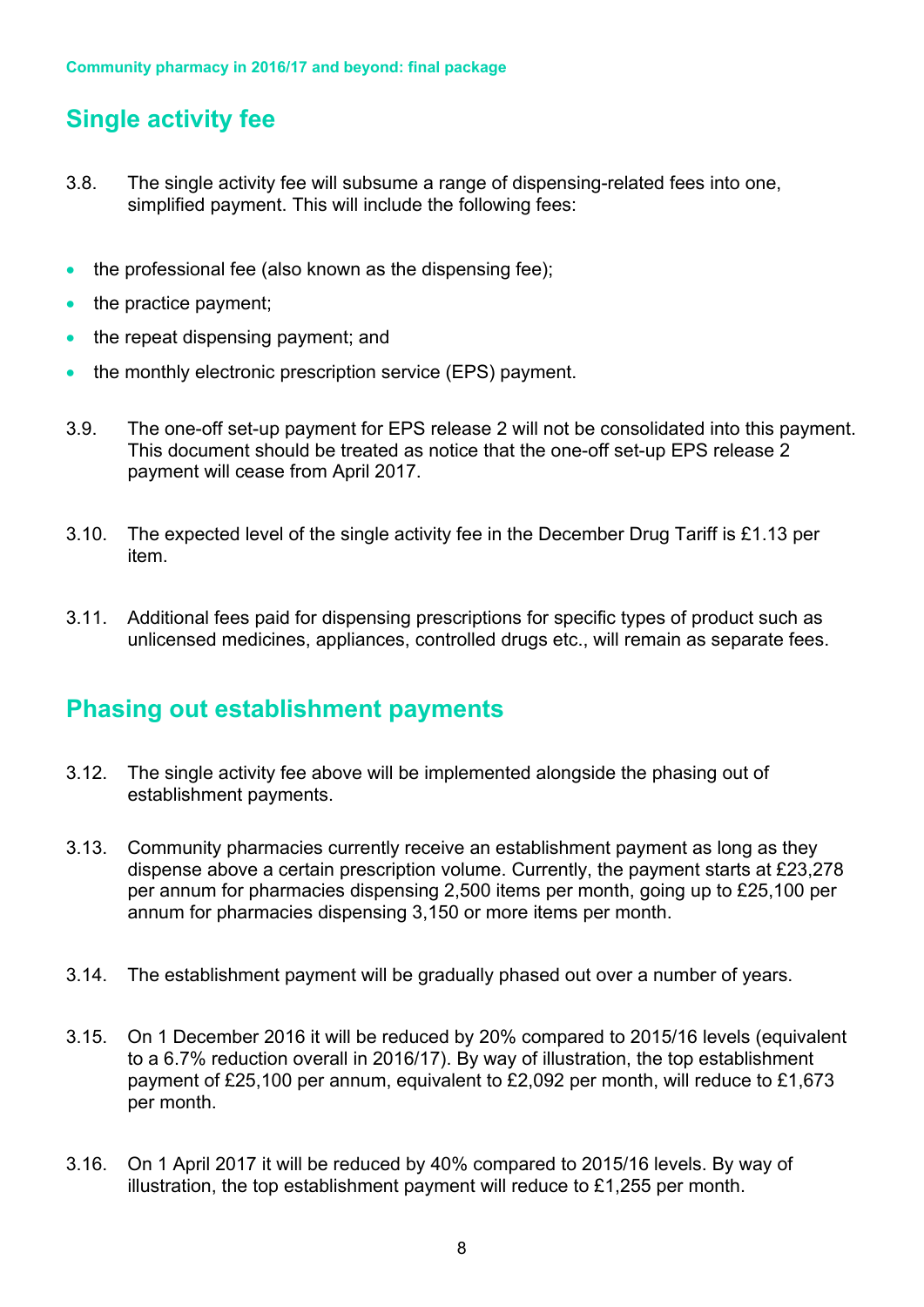3.17. It is proposed that the establishment payment will cease by the end of 2019/20. The phasing in future years beyond 2017/18 will be subject to future consultation.

#### **Pharmacy Access Scheme**

- 3.18. The Government believes efficiencies can be made within community pharmacy without compromising the quality of services or public access to them.
- 3.19. We are introducing a Pharmacy Access Scheme (PhAS) to support access where pharmacies are sparsely spread and patients depend on them most.
- 3.20. A pharmacy will be eligible for the PhAS if it meets all of the following three criteria:
- the pharmacy is more than a mile away from its nearest pharmacy by road;
- the pharmacy is on the pharmaceutical list as at 1 September 2016; and
- the pharmacy is not in the top quartile by dispensing volume.
- 3.21. Overall, 1356 pharmacies will receive funding from the PhAS on the basis of these criteria. On average, the payment received will equate to roughly £11,600 in 2016/17 and £17,600 in 2017/18. This is roughly £2,900 per month in 2016/17 and £1,500 per month in 2017/18. (Note that the monthly payment is higher in 2016/17 because the annual payment is split into 4 months (payments for December 2016 – March 2017) whereas the 2017/18 payment is split into 12 months.)
- 3.22. The exact payment a PhAS pharmacy will receive will be based on the funding it received in 2015/16. In addition, it will incorporate an efficiency saving, of 1% in 2016/17 and 3% in 2017/18. This efficiency saving is smaller than the saving made by pharmacies who do not qualify for the PhAS (which is 4.6% in 2016/17 and 8.3% in 2017/18).
- 3.23. The scheme will run from 1 December 2016 to 31 March 2018. During this time, eligibility will be fixed to the pharmacies that are deemed eligible in the list published on the 20 October 2016. This is because our aim is to offer community pharmacies greater certainty for a longer period than a one year deal would provide. However, for pharmacies which consider they should be added to the list, a review mechanism will be in place, to allow flexibility for extenuating circumstances that merit consideration.
- 3.24. A document outlining the technical workings of the scheme and the list of eligible pharmacies is published alongside this document.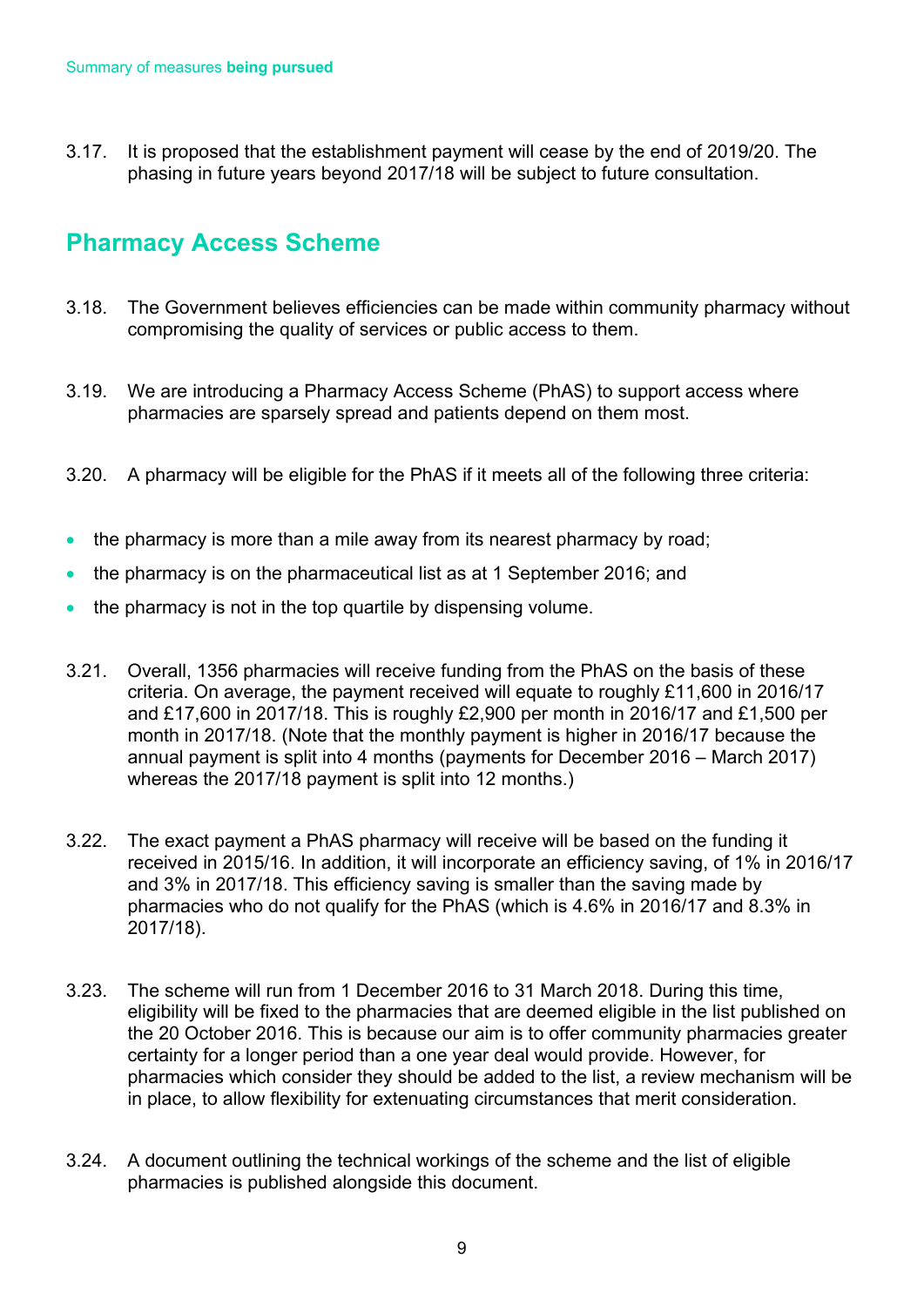#### **Quality payments scheme**

- 3.25. A quality scheme will be introduced. Up to £75 million will be available for this in 2017/18. What is not paid out as part of the quality scheme will be paid out in other fees and allowances. It will be funded from the overall funding for 2017/18 of £2.592 billion.
- 3.26. There will be two review points during the year, at which quality payments can be claimed:
- end of April 2017; and
- end of November 2017.
- 3.27. Payments due from each review point will be paid as part of the full value of services for that month, i.e. payment from April's review point will be paid at the end of June/beginning of July. There will potentially be a further 'reconciliation payment' made with the full value of services for March 2018, if there is money remaining from the £75 million.
- 3.28. To qualify for payments, pharmacies will have to meet four gateway criteria<sup>[1](#page--1-0)</sup>:
- provision of at least one specified advanced service; and
- NHS Choices entry up to date; and

 $\overline{a}$ 

- ability for staff to send and receive NHS mail; and
- ongoing utilisation of the Electronic Prescription Service.
- 3.29. Passing the gateway criteria will not, in and of itself, earn a quality payment for the pharmacy. Quality payments will depend on how many of the quality criteria the pharmacy meets.
- 3.30. Pharmacies passing the gateway will receive a quality payment if they meet one or more of the criteria listed in the table below. The criteria have been weighted based on an assessment of the difficulty of achieving them and the benefit to patients from doing so, with each criterion being designated a number of 'points'.

 $1$  We are still working through the detail of this and may need to introduce some flexibility depending on availability, for example of NHS Mail 2.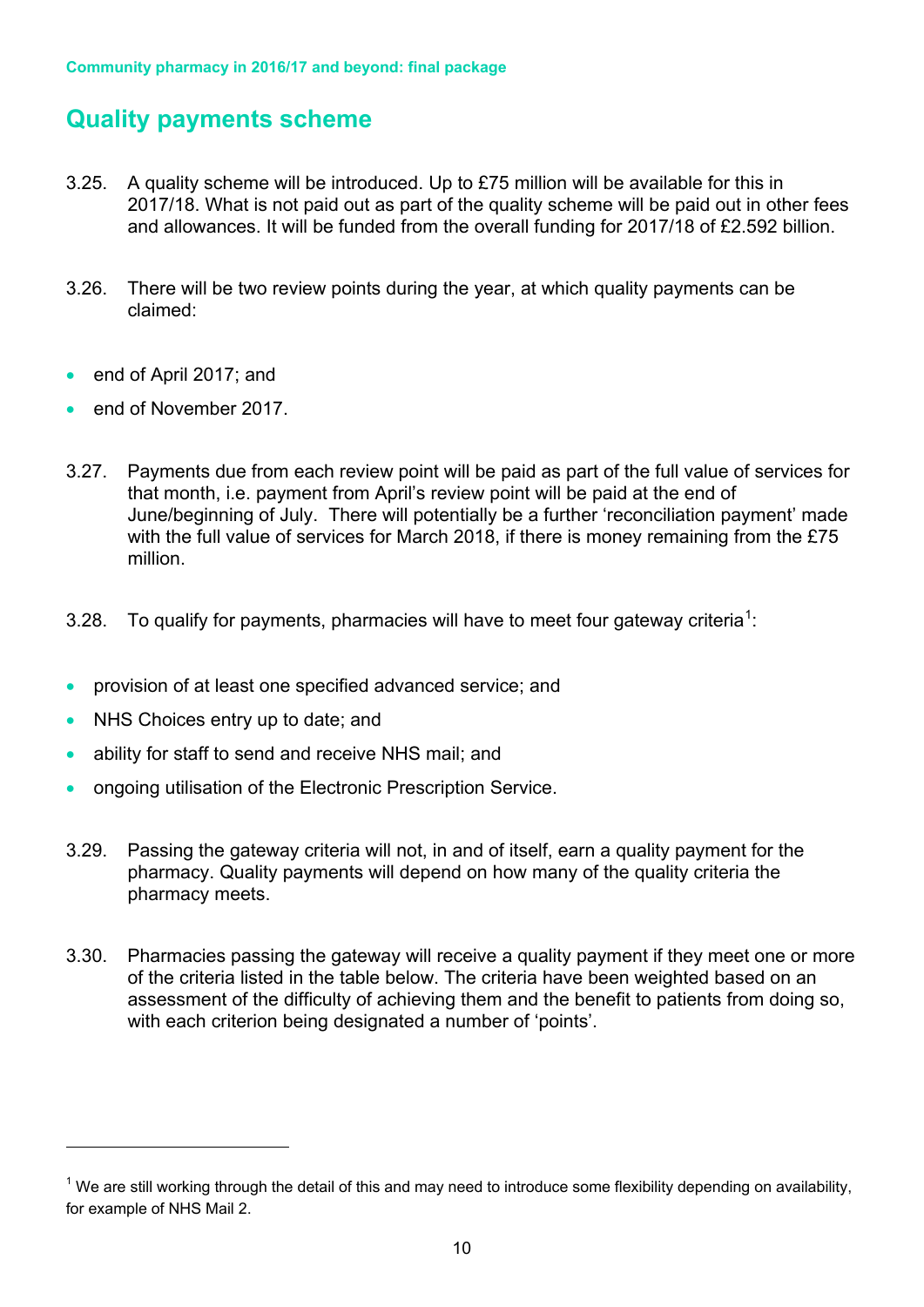| <b>Domain</b>                           | <b>Criteria</b>                                                                                                                                                                                                                                                   | <b>Number of</b><br>review<br>points at<br>which it<br>can be<br>claimed | <b>Points at</b><br>any one<br>review<br>point | <b>Total</b><br>points<br>over the<br>two<br>reviews<br>points |
|-----------------------------------------|-------------------------------------------------------------------------------------------------------------------------------------------------------------------------------------------------------------------------------------------------------------------|--------------------------------------------------------------------------|------------------------------------------------|----------------------------------------------------------------|
| <b>Patient</b><br><b>Safety</b>         | Production of a written report that<br>demonstrates evidence of analysis,<br>learning and action taken in response<br>to near misses and patient safety<br>incidents, including implementation of<br>national patient safety alerts and<br>having shared learning | One                                                                      | 20                                             | 20                                                             |
| <b>Patient</b><br><b>Safety</b>         | 80% of registered pharmacy<br>professionals have achieved level 2<br>safeguarding status for children and<br>vulnerable adults within the last two<br>years                                                                                                       | Two                                                                      | 5                                              | 10                                                             |
| <b>Patient</b><br><b>Experience</b>     | Results of patient experience survey<br>from the last 12 months published on<br>the pharmacy's NHS Choices page                                                                                                                                                   | One                                                                      | 5                                              | 5                                                              |
| <b>Public health</b>                    | Healthy Living Pharmacy level 1(self-<br>assessment)                                                                                                                                                                                                              | One                                                                      | 20                                             | 20                                                             |
| <b>Digital</b>                          | Demonstration of having accessed the<br>summary care record and increase in<br>access since the last review point                                                                                                                                                 | Two                                                                      | 5                                              | 10                                                             |
| <b>Digital</b>                          | NHS111 Directory of Services entry up<br>to date at review point                                                                                                                                                                                                  | Two                                                                      | 2.5                                            | 5                                                              |
| <b>Clinical</b><br><b>Effectiveness</b> | Asthma patients dispensed more than<br>6 short acting bronchodilator inhalers<br>without any corticosteroid inhaler<br>within a 6 month period are referred to<br>an appropriate health care<br>professional for an asthma review.                                | Two                                                                      | 10                                             | 20                                                             |
| <b>Workforce</b>                        | 80% of all pharmacy staff working in<br>patient facing roles are trained<br>'Dementia Friends'                                                                                                                                                                    | Two                                                                      | 5                                              | 10                                                             |
|                                         |                                                                                                                                                                                                                                                                   |                                                                          | <b>Total</b><br>number of<br>points            | 100                                                            |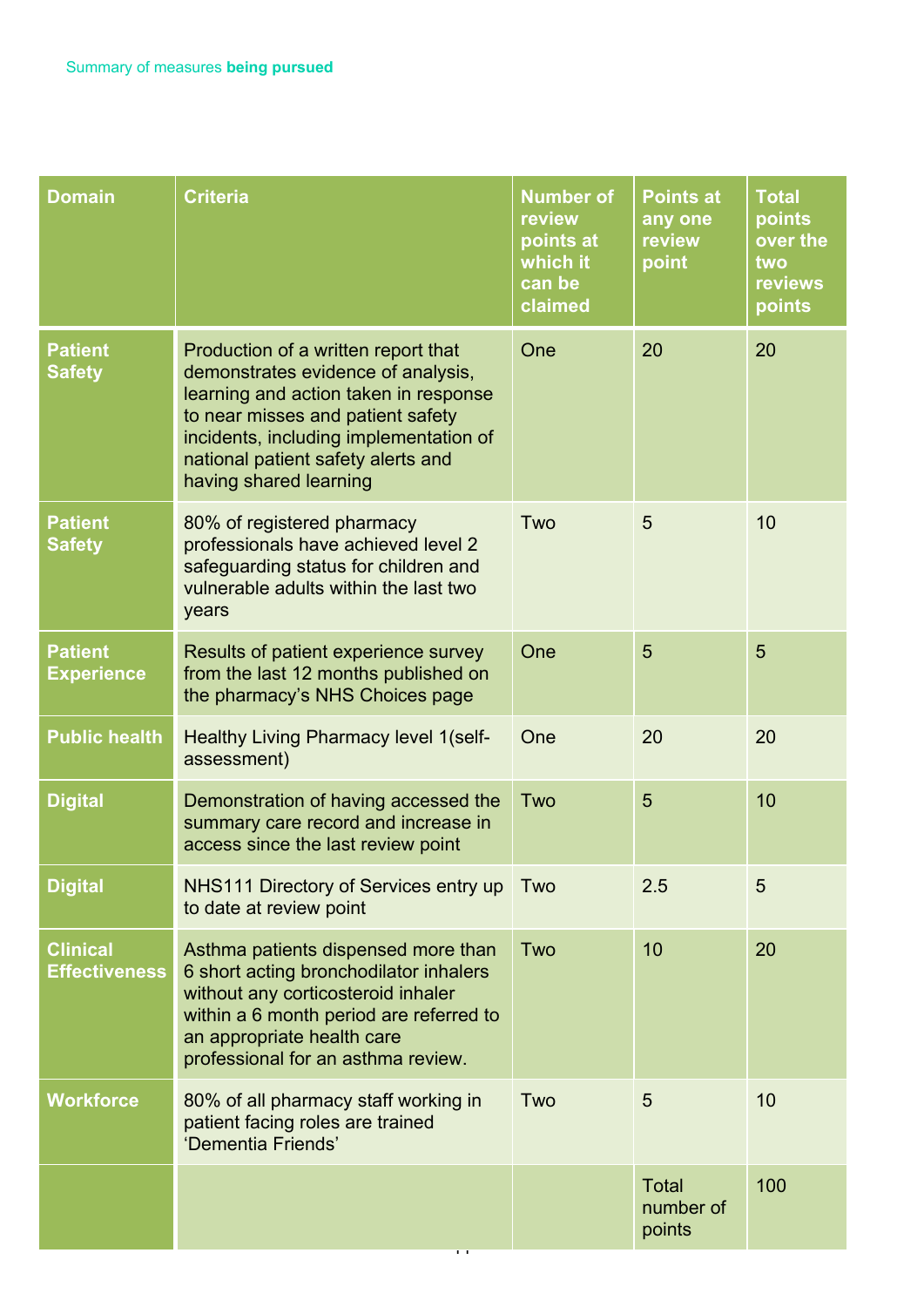- 3.31. The number of points that each pharmacy can qualify for over the two reviews is 100. However, three of the quality criteria (which account for 45 points between them) only need to be met once and therefore can only be claimed at one of the two review points.
- 3.32. At each review point, in order to receive payment where the gateway criteria and some or all quality criteria have been fulfilled, pharmacies will need to make a declaration to the NHS Business Services Authority (NHS BSA) using the approved form.
- 3.33. Payments will be made to eligible contractors depending on how many criteria they have met (and therefore how many 'points' they achieved). We expect the value of each point to be set at £64. This is set at a level that would deliver £75 million assuming 100% of pharmacies achieved all 100 points. However, in reality it is unlikely that all pharmacies will achieve all of the quality criteria across the two review points. Therefore, after the two review points, there will be a reconciliation process, at which the remaining funding will be divided between qualifying pharmacies based on the number of points they have achieved over the two review points. This reconciliation payment will not have to be claimed and will be paid with the full value of services payment for March 2018 (i.e. end of May/beginning of June).
- 3.34. To ensure the overall amount earned by one contractor for quality payments remains proportionate, a cap of £128 per point will be allowed in totality including the reconciliation payment. To reach the cap would require less than 50% of pharmacies achieving less than 50% of the quality criteria. Any funding remaining after the reconciliation payment will be paid through other fees and allowances to pharmacy contractors.
- 3.35. Further guidance on quality payments will be available by 1 December 2016.

#### **Urgent medicines supply pilot scheme**

- 3.36. NHS England will be piloting a national urgent medicines supply service, where people calling NHS 111 requiring urgent repeat medicines will be referred directly to community pharmacies. The service specification and further guidance for this will be published by 1 December, 2016. This will be funded from the Pharmacy Integration Fund, i.e. in addition to the £2.687 billion for 2016/17 and £2.592 billion for 2017/18.
- 3.37. The aim is for the NHS BSA to start registration for the service from December 2016.
- 3.38. The urgent medicines supply pilot scheme forms part of the overall work of NHS England to embed pharmacy into the NHS urgent care pathway. This is described in more detail in the Pharmacy Integration Fund section below.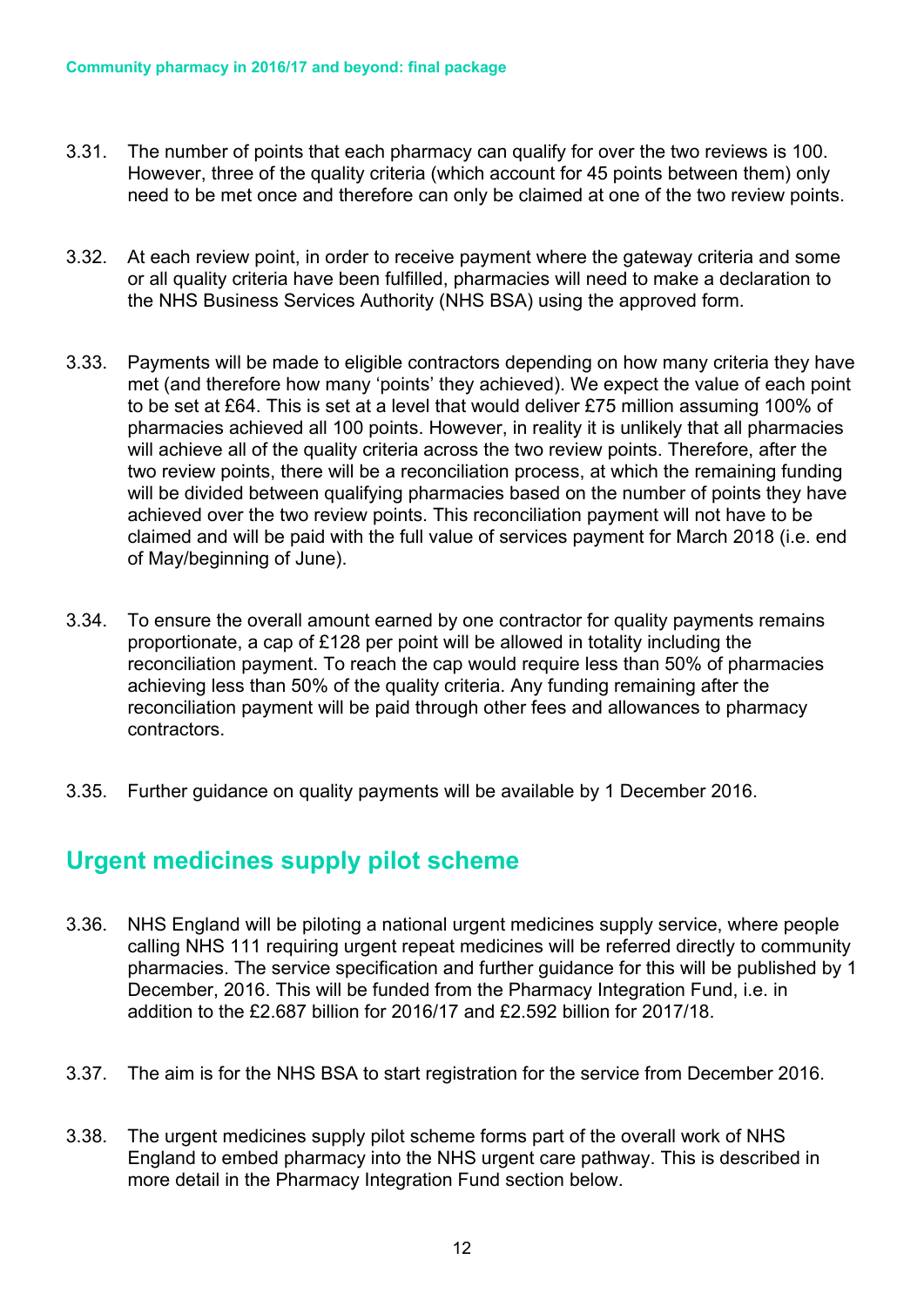### <span id="page-12-0"></span>**Changes to reimbursement**

- 3.39. Whilst for the majority of prescriptions, the reimbursement, margin and apportionment arrangements work well; there are some areas which could be improved. There are a number of drug reimbursement proposals that the Department of Health and PSNC have been working on. These include:
- 'non Part VIII' products, i.e. products with no reimbursement price listed in Part VIII of the Drug Tariff;
- changes to Category M for certain generic medicines to better reflect their market price;
- changes to the margin survey to account for multiple suppliers for Non Part VIII products and Category C products;
- 'splitting the discount'- to reflect that in general generic medicines have increased margin over brands; and
- changes to the way Category A prices are set.
- 3.40. However, some of these changes are dependent on further work with other parts of the supply chain, and some are easier to put in place than others. We will continue to progress those outlined above during the course of the two year settlement and introduce as appropriate. Non Part VIII and changes to category M for certain generic medicines are likely to be the first to be put in place.
- 3.41. The Department of Health is committed to progressing all the elements listed.

### <span id="page-12-1"></span>**Changes to market entry to facilitate the consolidation of pharmacies**

- 3.42. As part of the consultation on community pharmacy 2016/17 and beyond, the PSNC proposed changes to pharmaceutical services regulations to prevent a new pharmacy stepping in straight away if a chain closes a branch or two pharmacy businesses merge and one closes.
- 3.43. We propose to make regulations which provide some protection for two pharmacies that choose to consolidate on a single existing site, where this does not create a gap in provision. Subject to the usual Ministerial and Parliamentary approvals our aim is for the changes to come into force in December.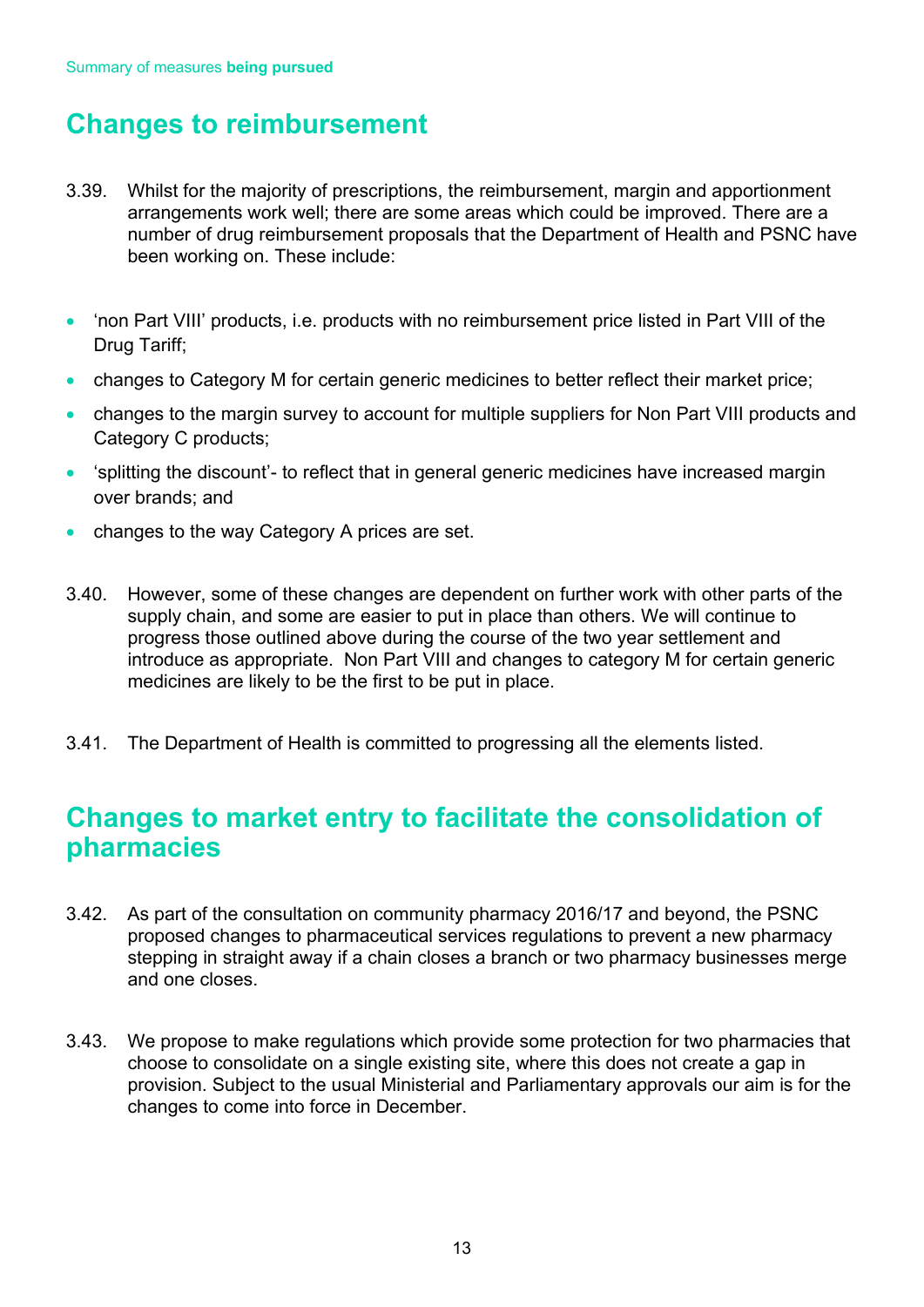### <span id="page-13-0"></span>**Modernising the service**

- 3.44. As we set out in the letter on 17 December 2015, we also want to take steps to improve the prescription ordering journey to maximise patient choice and convenience.
- 3.45. We recognise the changing expectations of patients and the public with respect to digital technologies in all walks of life and want to ensure those expectations are met. The Secretary of State announced a range of measures in September to improve digital NHS services for patients and – in keeping with that – we will continue to pursue our aims of improving the journey for patients ordering prescriptions digitally.

### <span id="page-13-1"></span>**Later changes**

- 3.46. We recognise that there are different types of community pharmacy providers and, as part of our initial proposals, we set out our intention to explore new terms of service for distance-selling pharmacies in recognition of their different service offering.
- 3.47. This will be the subject of further consultation with the PSNC.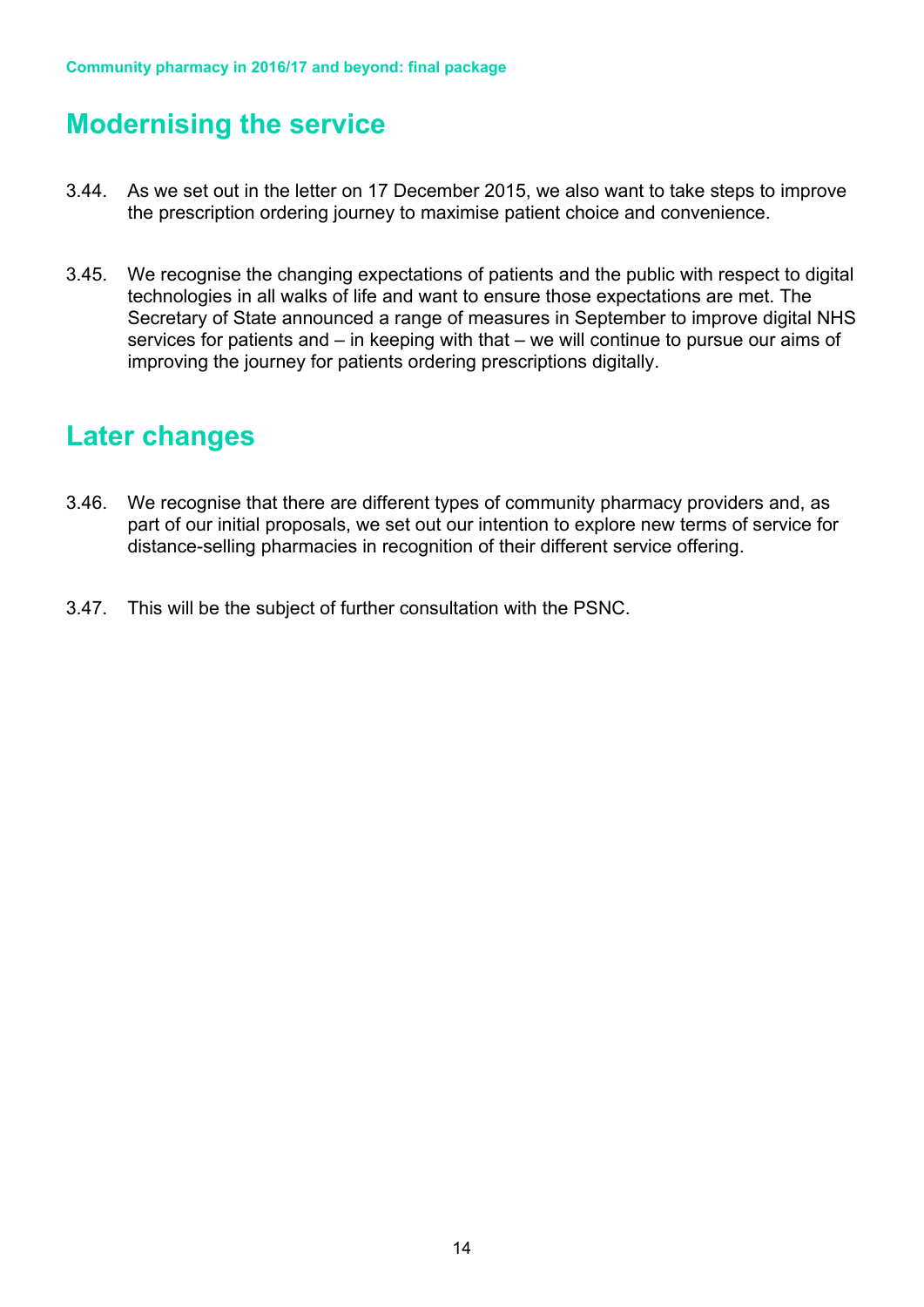## <span id="page-14-0"></span>4. Other decisions relating to Drug Tariff determinations

- 4.1. There will also be amendments to the Drug Tariff to set out the arrangements for:
- submitting and payment for electronic prescriptions; and
- payment for batches lost in transit from the pharmacy to the NHS BSA.
- 4.2. There will be consequential and updating amendments to the monthly claim form (the FP34C).
- 4.3. The PSNC will be given the opportunity to comment on the drafting in the usual way.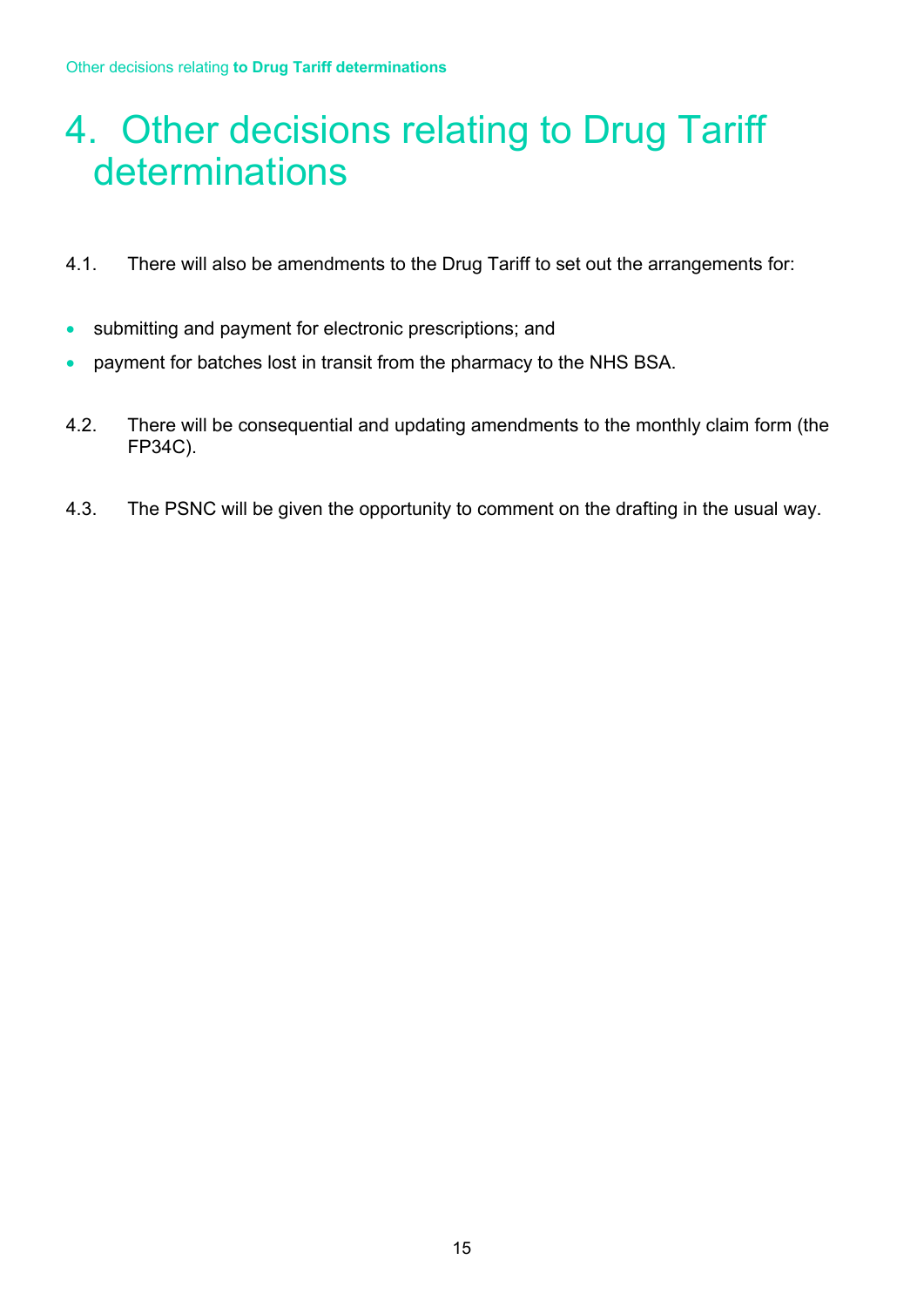### <span id="page-15-0"></span>5. What is not being pursued that was included in the original 17 December 2015 letter

5.1. We will not be implementing any specific new measures with regards to prescription duration as part of this package.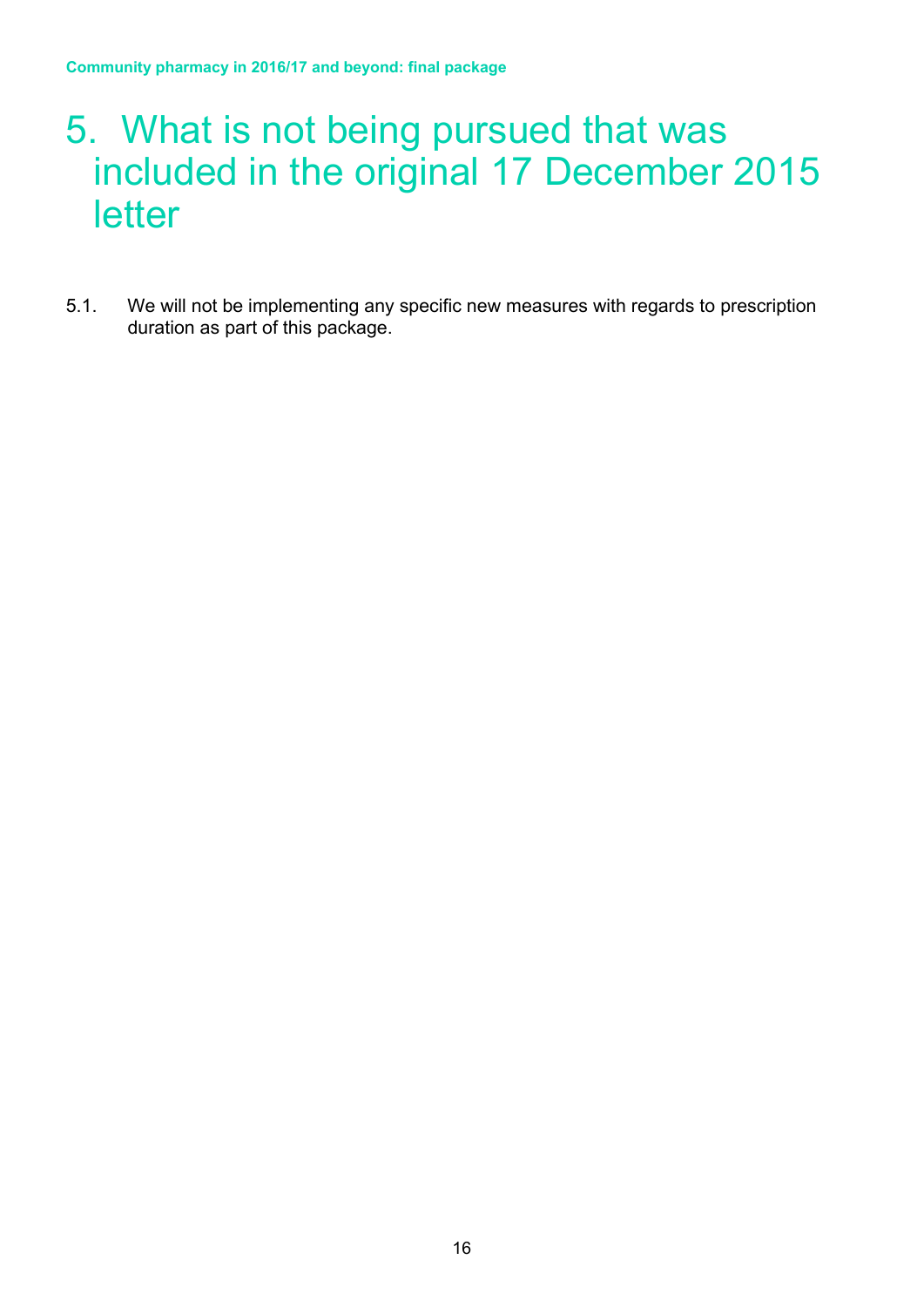## <span id="page-16-0"></span>6. Pharmacy Integration Fund

- 6.1. To support the transformation outlined in the NHS' Five Year Forward View, a new Pharmacy Integration Fund (PhIF) was announced in the 17 December 2015 open letter. NHS England is responsible for the allocation of the PhIF.
- 6.2. The aim of the PhIF is to support the development of clinical pharmacy practice in a wider range of primary care settings, resulting in a more integrated and effective NHS primary care patient pathway. In particular, the PhIF will drive the greater use of community pharmacy, pharmacists and pharmacy technicians in new, integrated local care models.
- 6.3. This will improve access for patients, relieve the pressure on GPs and accident and emergency departments, ensure optimal use of medicines, drive better value, improve patient outcomes and contribute to delivering a seven day health and care service.
- 6.4. The initial priorities for the PhIF are:
- the deployment of clinical pharmacists and pharmacy services in community and primary care settings, including groups of general practices, care homes and urgent care settings such as NHS 111; and
- the development of infrastructure through the development of the pharmacy professional workforce, accelerating digital integration and establishing the principles of medicines optimisation for patient-centred care.
- 6.5. All programmes will be informed by ongoing stakeholder engagement and patient and public involvement.
- 6.6. Beginning in December 2016, NHS England will be working to embed pharmacy into the NHS urgent care pathway by expanding the services already provided by community pharmacies in England for those who need urgent repeat prescriptions and treatment for urgent minor ailments and common conditions.
- 6.7. This will be piloted in two work streams to run in parallel from December 2016 to April 2018:
- an urgent medicines supply service as outlined earlier. This will involve a direct referral from NHS 111 to community pharmacies. This will speed up access for those needing urgent repeat prescription medicines because they will no longer need a GP out-of-hours appointment, and it will route patients away from A&E who might otherwise attend to request